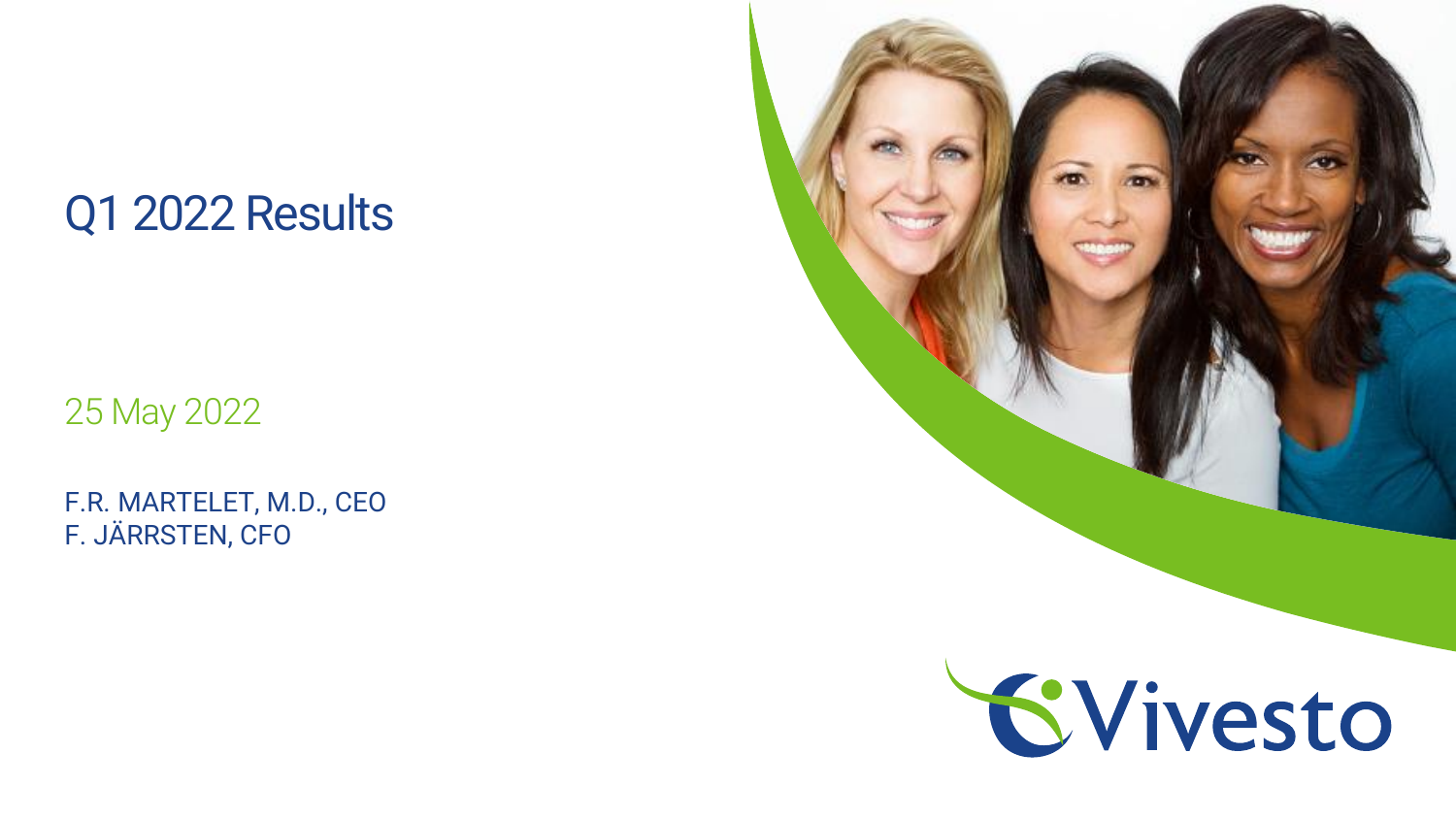## Forward-looking statement

#### Important notice

The information in this presentation shall not constitute an offer to sell or the solicitation of an offer to buy, nor shall there be any sale of the securities referred to herein in any jurisdiction in which such offer, solicitation or sale would require preparation of further prospectuses or other offer documentation, or be unlawful prior to registration, exemption from registration or qualification under the securities laws of any such jurisdiction.

No representation or warranty expressed or implied is made as to, and no reliance should be placed on the fairness, accuracy, completeness or correctness of the information or opinion contained herein.

The information in this presentation may not be forwarded or distributed to any other person and may not be reproduced in any manner whatsoever. Any forwarding, distribution, reproduction, or disclosure of this information in whole or in part is unauthorized. Failure to comply with this directive may result in a violation of the Securities Act or the applicable laws of other jurisdictions.

## Forward looking statements

This presentation contains forward-looking statements that reflect management's current views with respect to certain future events and potential financial performance. Although Vivesto believes that the expectations reflected in such forward-looking statements are reasonable, no assurance can be given that such expectations will prove to have been correct. Accordingly, results could differ materially from those set out in the forward-looking statements as a result of various factors.

Important factors that may cause such a difference for Vivesto include but are not limited to: (i) the macroeconomic development, (ii) change in the competitive climate and (iii) change in interest rate level.

This presentation does not imply that Vivesto has undertaken to revise these forward-looking statements, beyond what is required by applicable law or applicable stock exchange regulations if and when circumstances arise that will lead to changes compared to the date when these statements were provided.

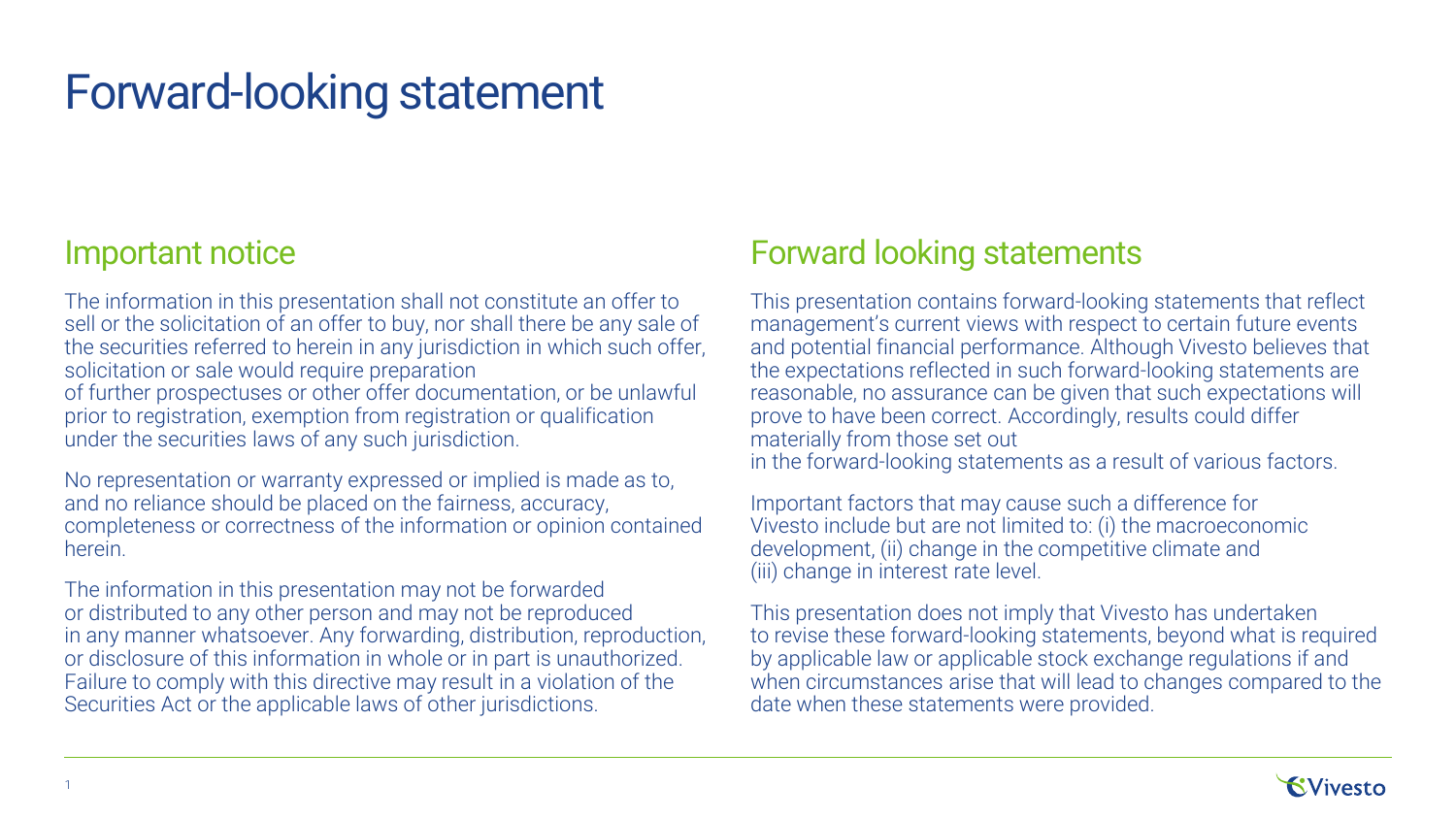## Today's speakers



FRANCOIS MARTELET, M.D. *Chief Executive Officer* 



FREDRIK JÄRRSTEN *Chief Financial Officer*

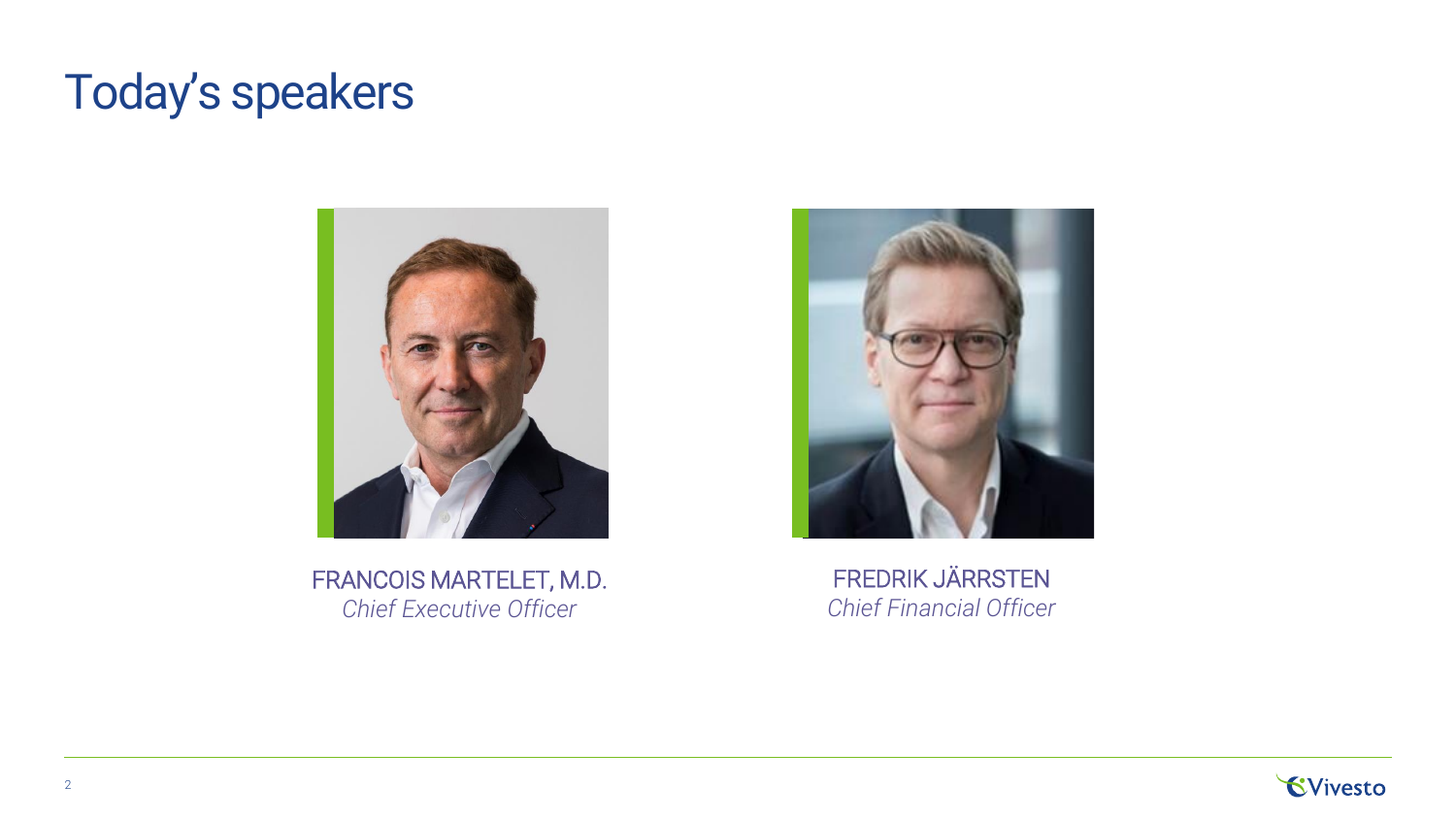## Q1 results – sustained operational progress

- ⚫ Successful rights issue raising SEK 151m to drive current programs; continued reduction in operating expenses
- ⚫ Manufacturing agreement with Lonza for Cantrixil Phase 2 study & upgrade of Uppsala R&D facility
- Recruitment for Phase 1b Docetaxel micellar study on track
- ⚫ Apealea® launches in Europe expected in during 2022; Elevar is reviewing an optimal development strategy for the US market
- XR-17™ patent enhancement protects Apealea<sup>®</sup> to 2036
- ⚫ Drug delivery technologies –XR-18 novel candidate identified; research agreement signed with Visikol
- ⚫ Appointment of Daniel Tesfa, M.D., PhD as new CMO & Kai Wilkinson as CTO; new Chairman and Board members proposed post period-end
- Sustained focus on string of pearls strategy to expand portfolio

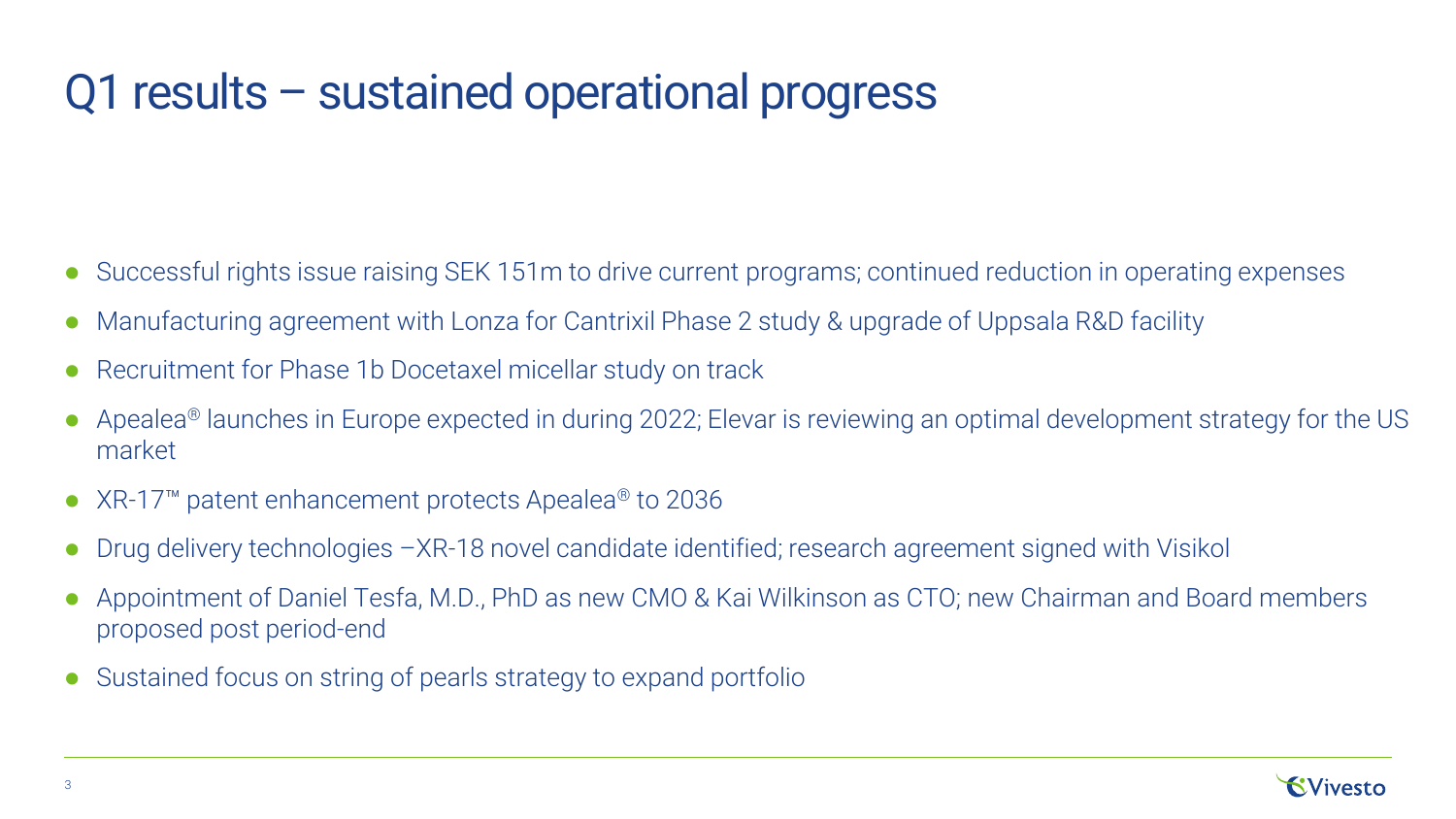# Successful rights issue completed

● Finance ongoing business activities and business development activities ● Further develop Vivesto's two clinical stage assets ‒ Cantrixil ‒ Docetaxel micellar ● Finance research and development regarding Vivesto's technology platform and pre-clinical stage projects ● After a successful turn-around, Vivesto is wellpositioned to execute on its string-of-pearls strategy ⚫ The rights issue strengthens Vivesto's financial position to enable the company to achieve its strategic objectives + SEK [•] matrix of the SEK [•] matrix of the SEK [•] matrix of the SEK [•] matrix of the SEK [•] matrix of the SEK [•] matrix of the SEK [•] matrix of the SEK [•] matrix of the SEK [•] matrix of the S Financial strength to realise strategic objectives 2 3 1 Our mission is to create a Nordic oncology powerhouse focused on hard-to-treat cancers



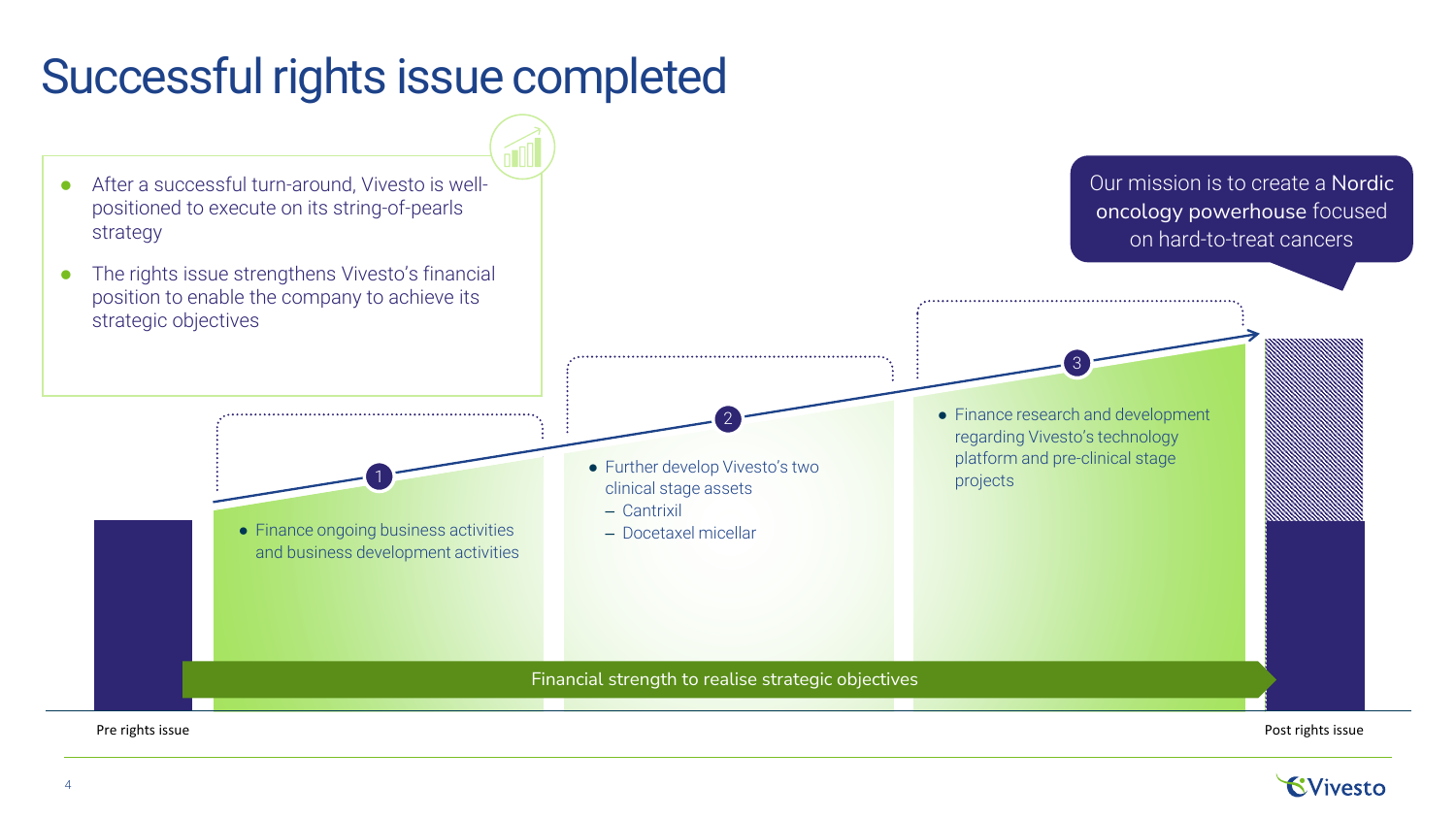# Cantrixil – the first of our string of pearls

- ⚫ Global rights to first-in-class Cantrixil licensed from Kazia Therapeutics Limited (ASX:KZA) March 2021
- ⚫ Tubulin-binding small molecule with potent cytotoxicity against CD44+ and CD44- ovarian cancer stem cells, ovarian somatic cancer cells, resistant to standard of care chemotherapies
	- Potential to improve outcome in earlier stage of relapsed ovarian cancer
	- Acceptable safety profile in I.P. use
- ⚫ Orphan drug designation from US FDA
- ⚫ Strong patent protection to 2035
- ⚫ Phase 1 data in multiple relapsed ovarian cancer presented at AACR 2021\* and published in *Cancers* in Q2 2021

\*Full data can be found on the AACR 2021 website <https://www.aacr.org/meeting/aacr-annual-meeting-2021/> \*\*Ferlay J, Colombet M, Soerjomataram I, Parkin DM, Pineros M, Znaor A, et al. Cancer statistics for the year 2020: An overview. Int J Cancer. 2021.

\*\*\*CAGR – compound annual growth rate

\*\*\*\* Source: <https://www.researchandmarkets.com/reports/5319151/ovarian-cancer-drugs-global-market-report-2021>



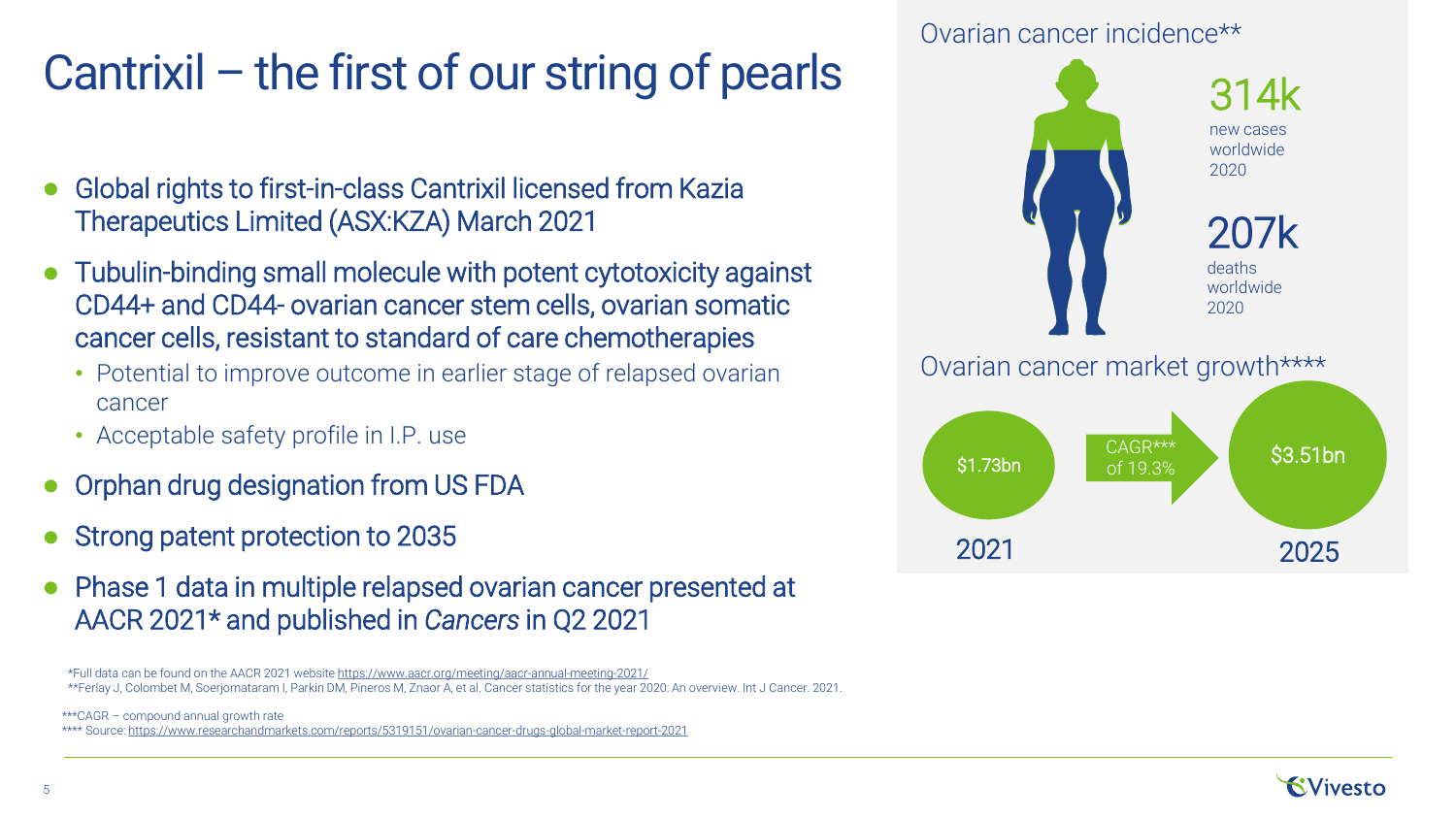# Cantrixil – getting ready for Phase 2 in ovarian cancer

#### ● Initiation of interactions with regulators

- Meetings with FDA, EMA and Sweden's MPA to be held during 2022/23
- Discussion of trial design, endpoints, appropriate data for filing and regulatory pathways

### ● Securing study drug supply

- Agreement signed with Swiss specialist manufacturer Lonza for large-scale production of main drug intermediate
- Technical transfer and scale up
- ⚫ Expanded R&D capabilities in Uppsala
	- Capacity to develop new formulations of Cantrixil and other oncology products
- Exploring "pipeline in a product" potential in other CD44+ cancers

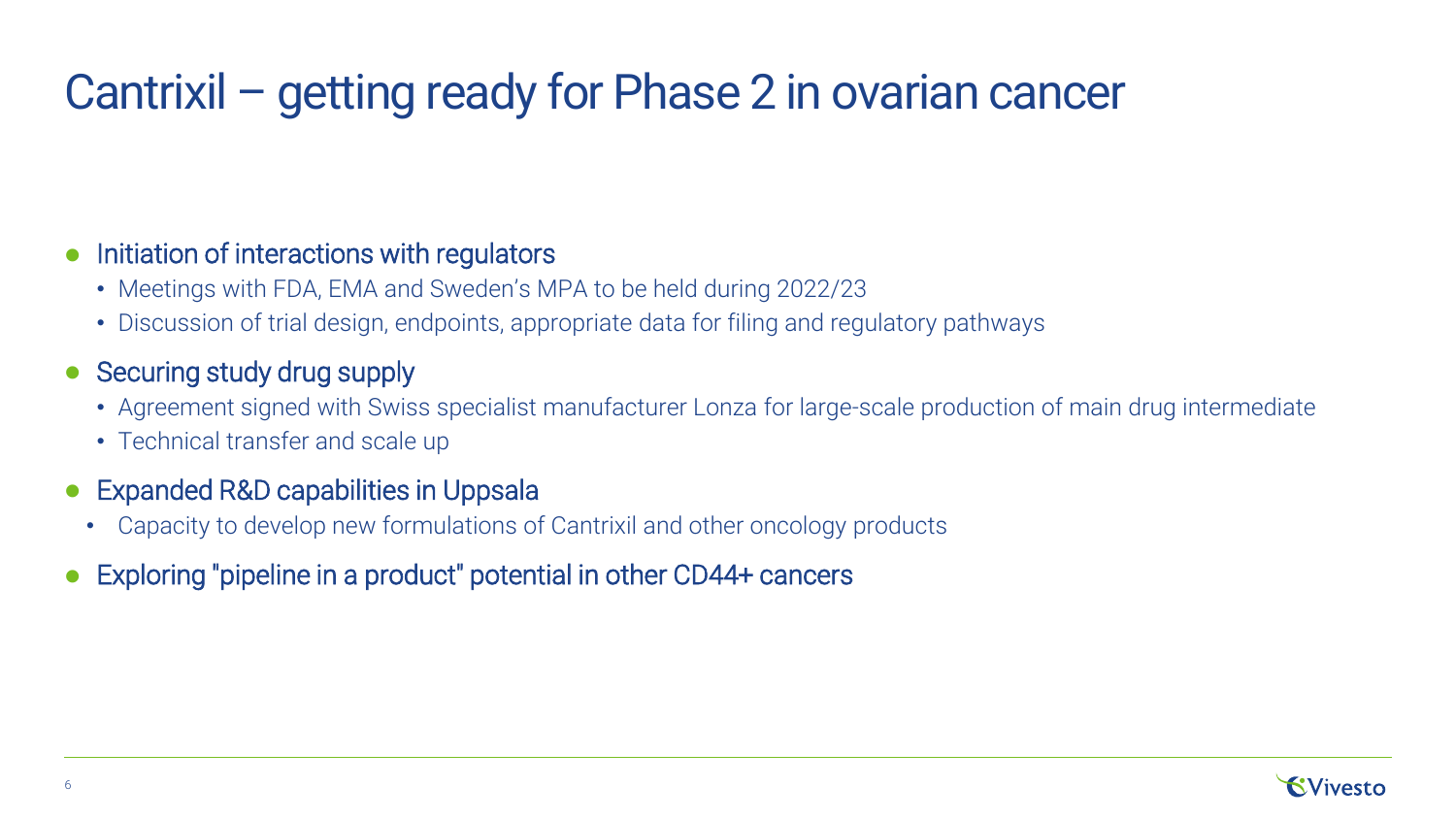# Docetaxel micellar – Phase 1b in advanced prostate cancer on track

- SAKK open-label, multi-center, single-stage trial at three Swiss hospitals
- ⚫ Targeting 18 chemotherapy-naive patients with **metastatic castration-resistant prostate cancer (mCRPC)**
	- First patient fully completed study (Feb 2022)
	- First of three dosing groups fully recruited
	- Second dose group underway
- Further sites may be added to accelerate recruitment



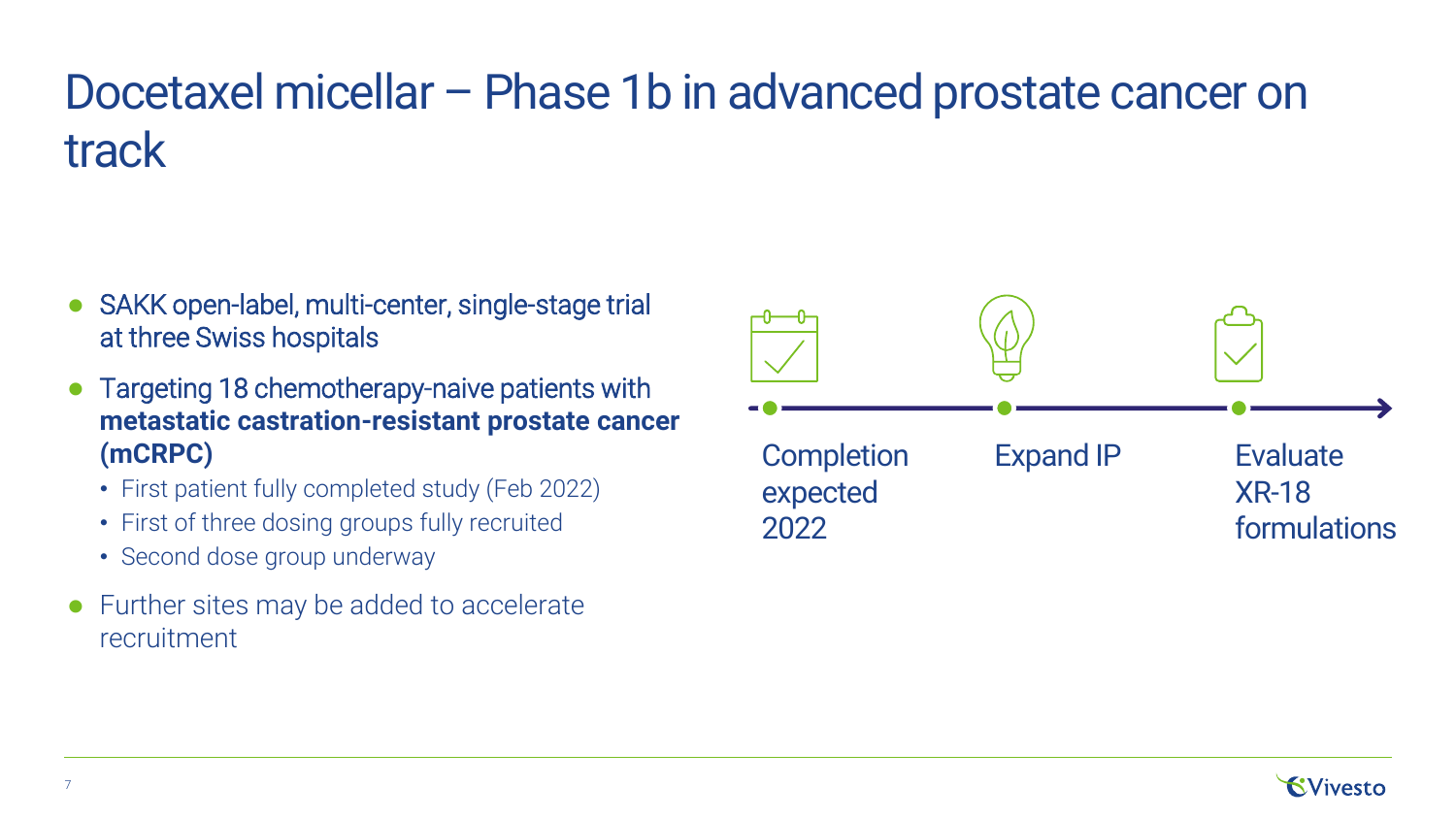## XR-17™/XR-18 – progress on next generation development

## Solubilization platform expansion & enhancement

- ⚫ Promising novel candidate for use with XR-18 identified and synthesized
- ⚫ Testing underway with widely-used oncology compound
- Potential for improved properties and capabilities vs. XR-17™
- ⚫ IP portfolio expansion including XMeNA patents for XR-17 protecting Apealea® to 2036
- Post-period agreement with Visikol Inc. to evaluate cellular effects & enable selection of promising oncology candidates

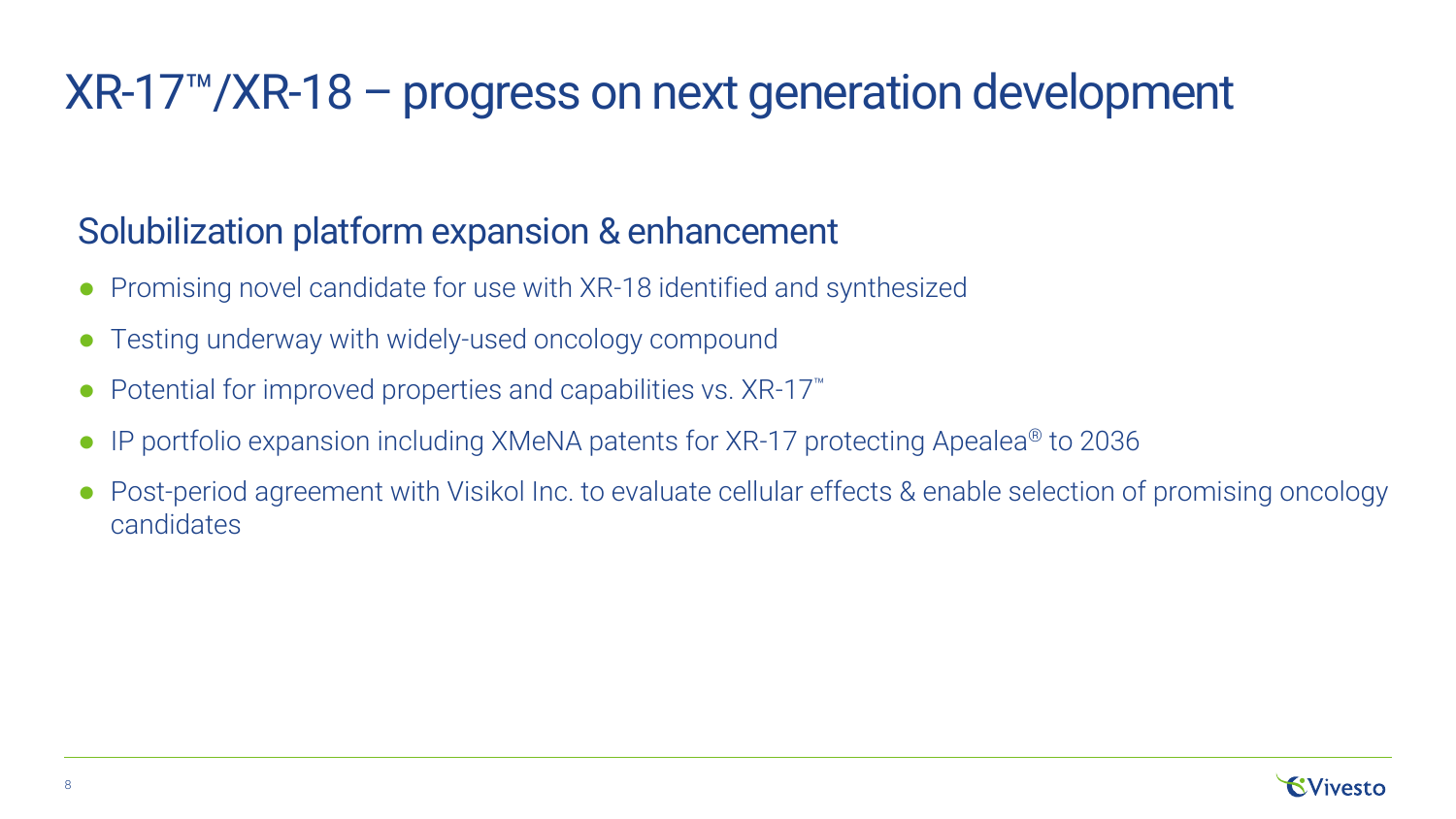## Apealea® – launches in UK & Germany

## Apealea® go-to-market global strategy developed

- ⚫ Patient access, commercial, medical and community engagement tactics ready to executed
- ⚫ Publication plans developed and ready to be implemented
- $\bullet$  Apealea<sup>®</sup> key advertising campaign messages finalized and ready to be launched

First royalties for Vivesto anticipated in H2 2022





**INCEPTUA**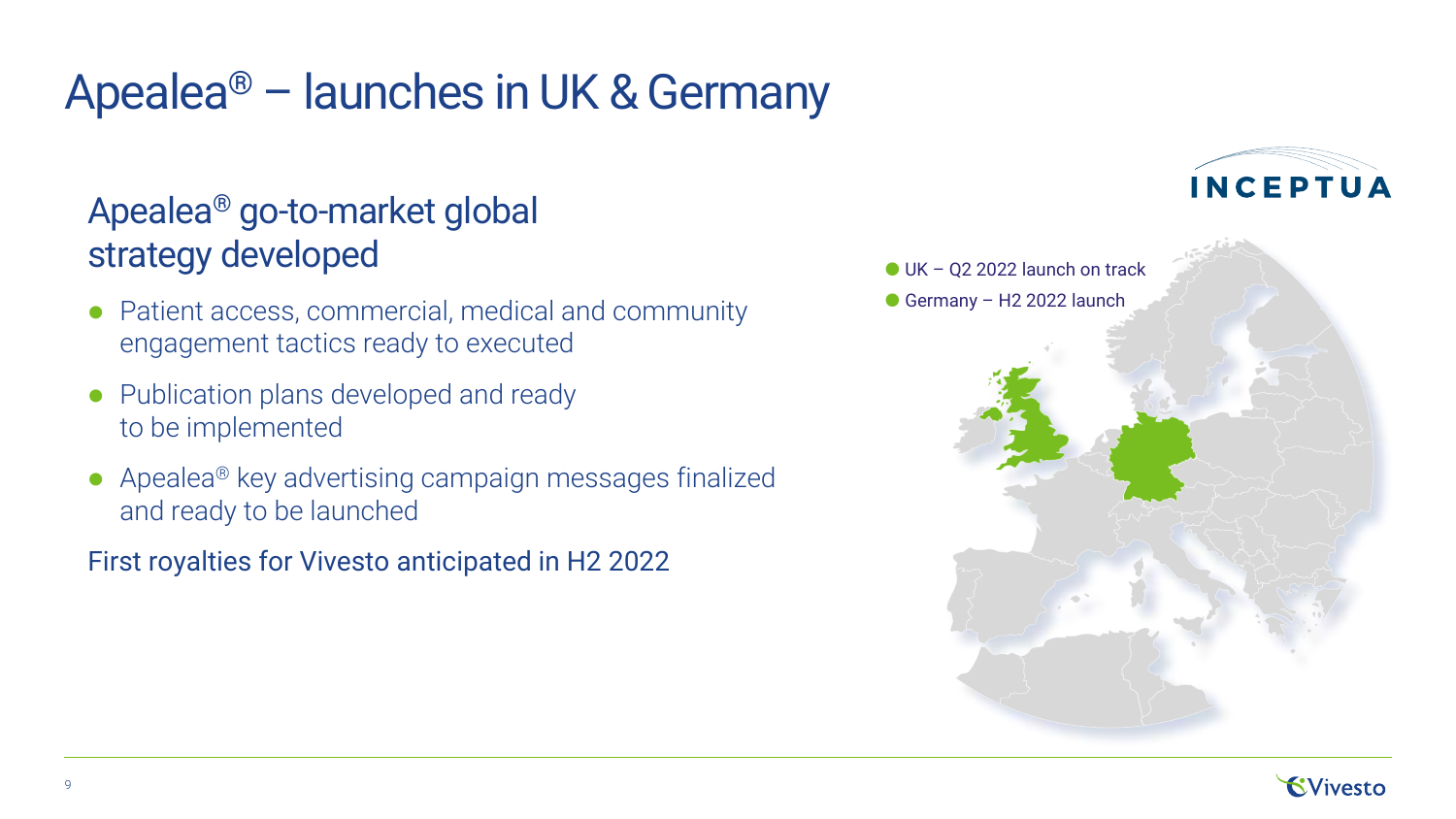## Organizational changes

- Peter Zonabend proposed as Chairman post period end
- ⚫ New Board members proposed (Pål Ryfors and Roger Tell)
- ⚫ Daniel Tesfa appointed Chief Medical Officer
- ⚫ Kai Wilkinson appointed Chief Technology Officer

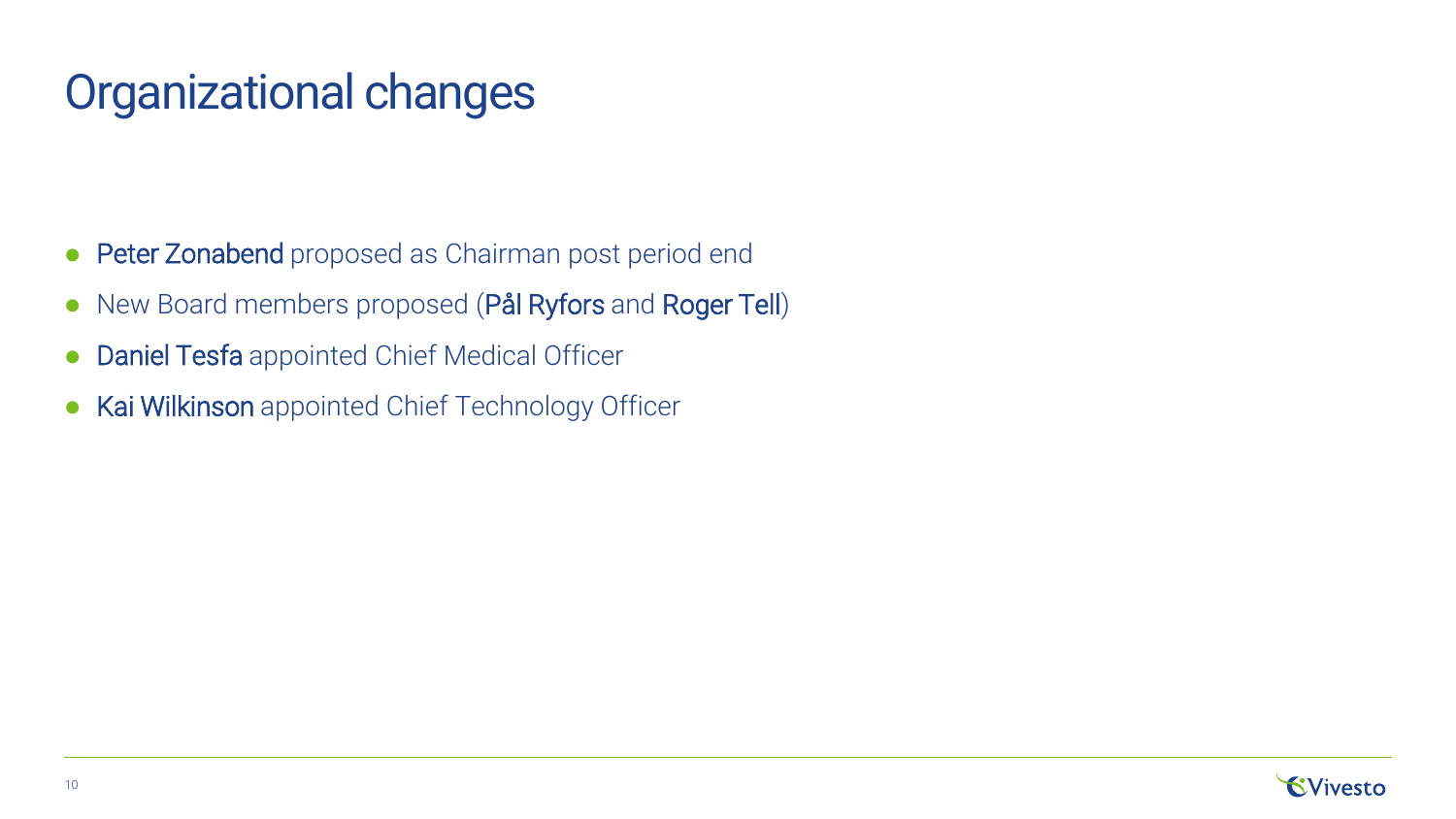## Q1 financials – continued cost savings and strengthened financial position

- ⚫ Operating costs totalled MSEK -20.7, a significant reduction since Q1 2021
- ⚫ Operating loss of -26.3 MSEK
- ⚫ Operating cashflow of MSEK -21.9 equivalent to a "burn rate" of MSEK 7.3 per month in Q1
	- Issue proceeds were settled after the end of Q1
- ⚫ Cash and cash equivalents amounted to MSEK 74 at the end of Q1
	- After the quarter, the cash position was strengthened with net issue proceeds of MSEK 135.
- ⚫ The rights issue completed in Q1 raised MSEK 151 before issue expenses of MSEK 16, thereby strengthening the equity by MSEK 135, resulting in a solid financial position with an equity/assets ratio of 94% and with no debt

Continued reduction in Opex (MSEK)



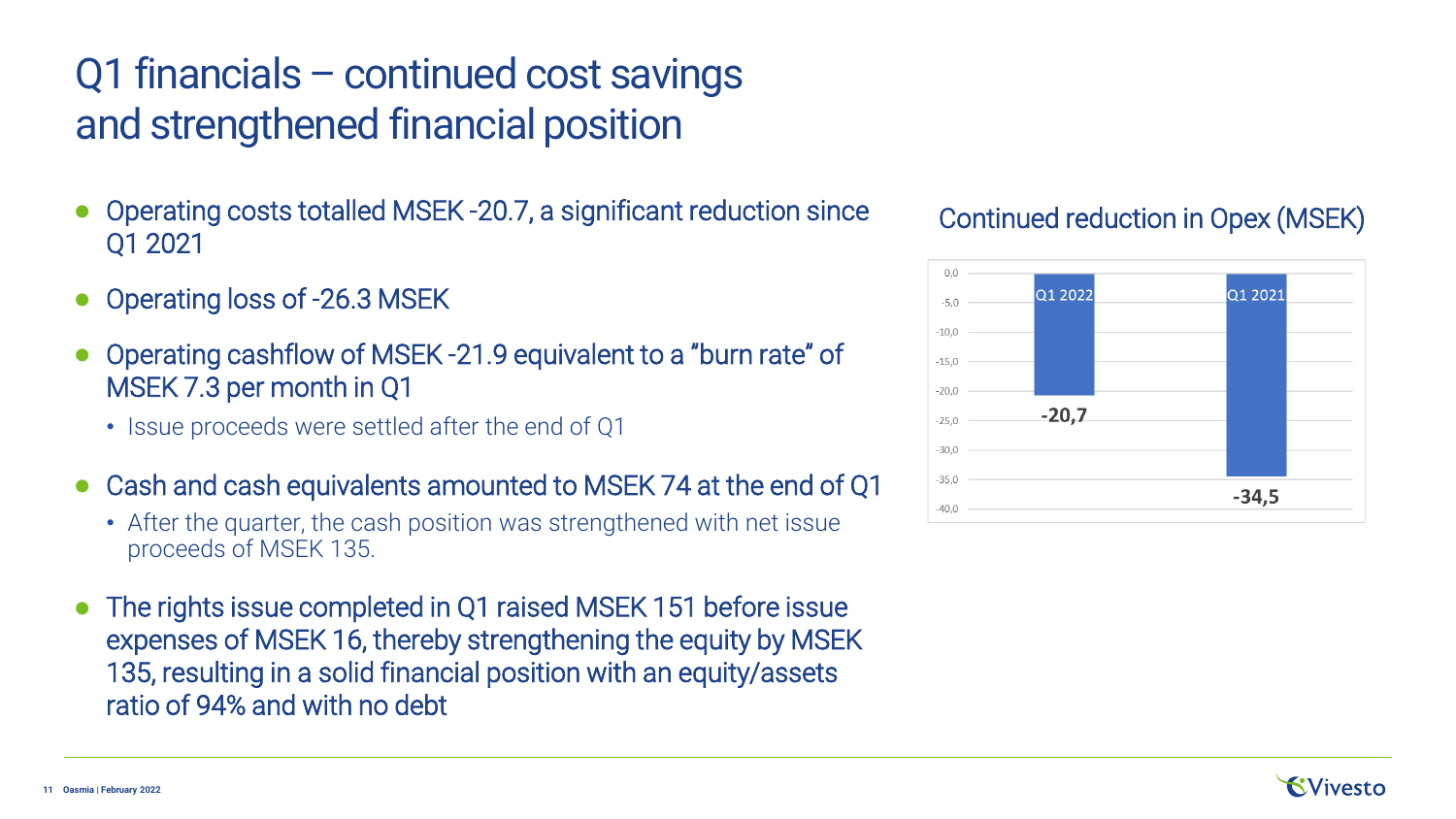## String of pearls strategy – leveraging our strengths

Adding new oncology programmes with cutting edge science

- **Partnering**
- In-licensing
- Co-development
- Early-stage assets with multiple MoA
- M&A





Validated by Apealea® development to MAA in Europe



#### Global collaborations

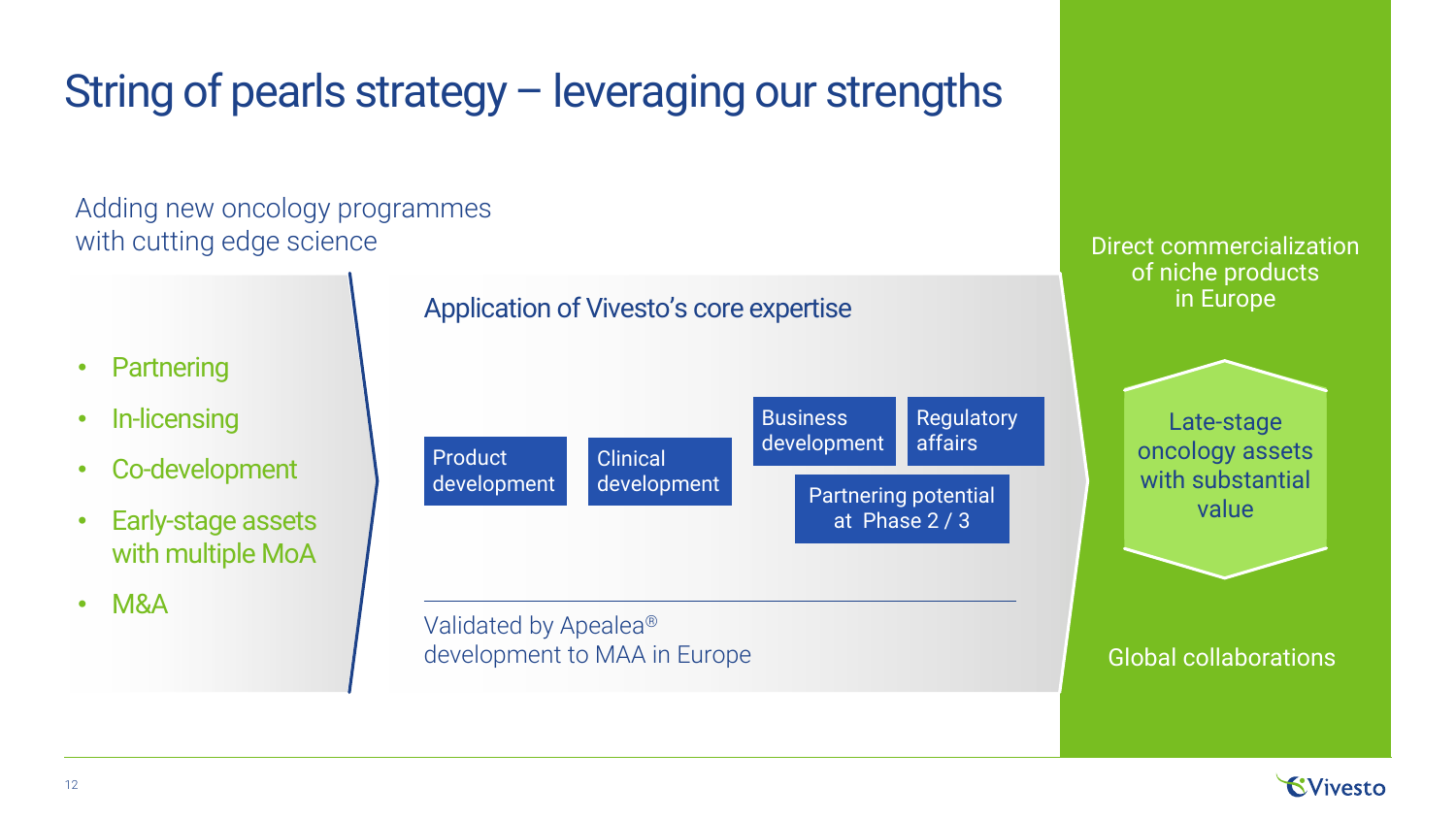## Multiple Catalysts to Drive Future Value

## Potential Near- and Mid-Term Value Drivers



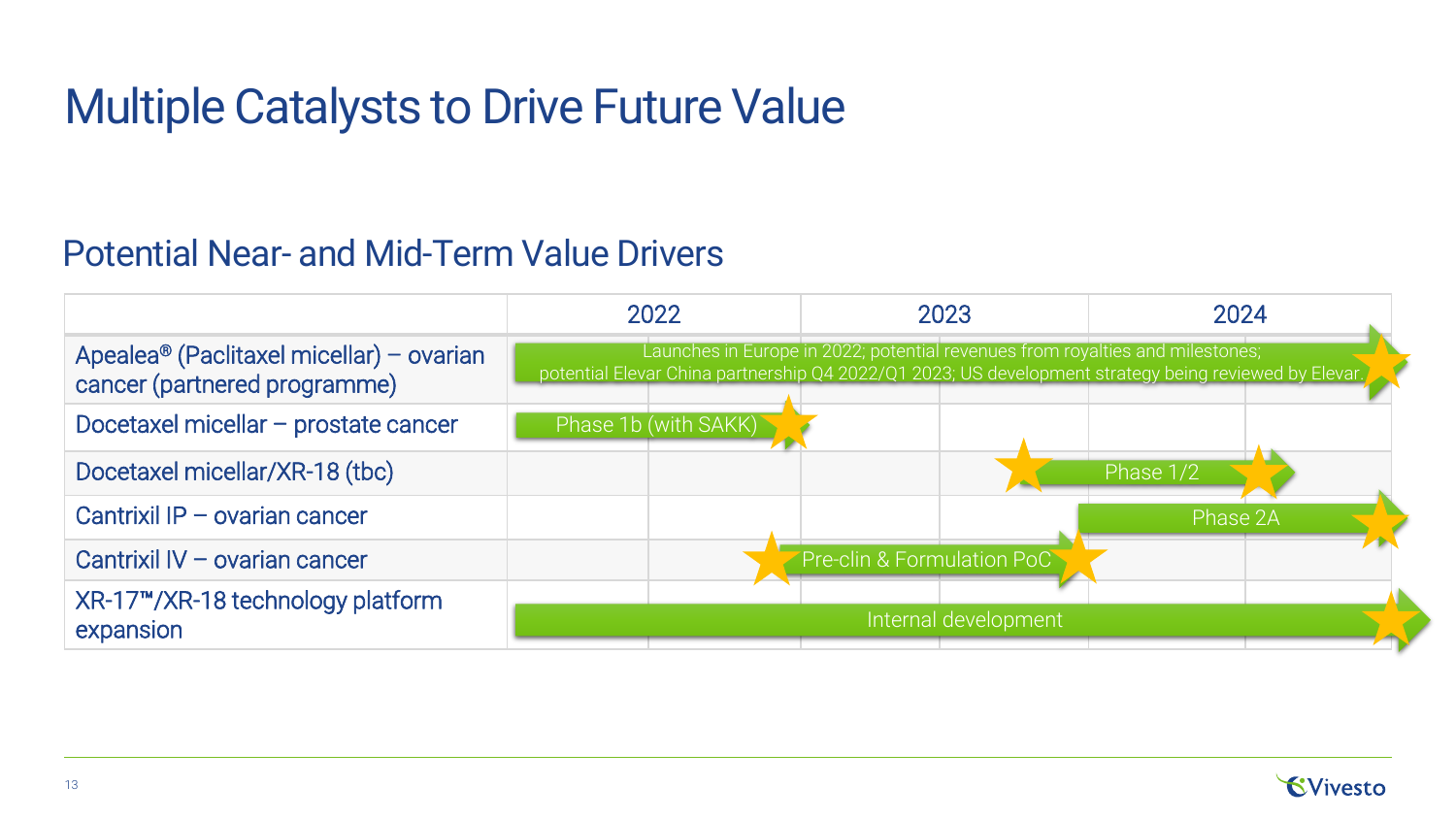